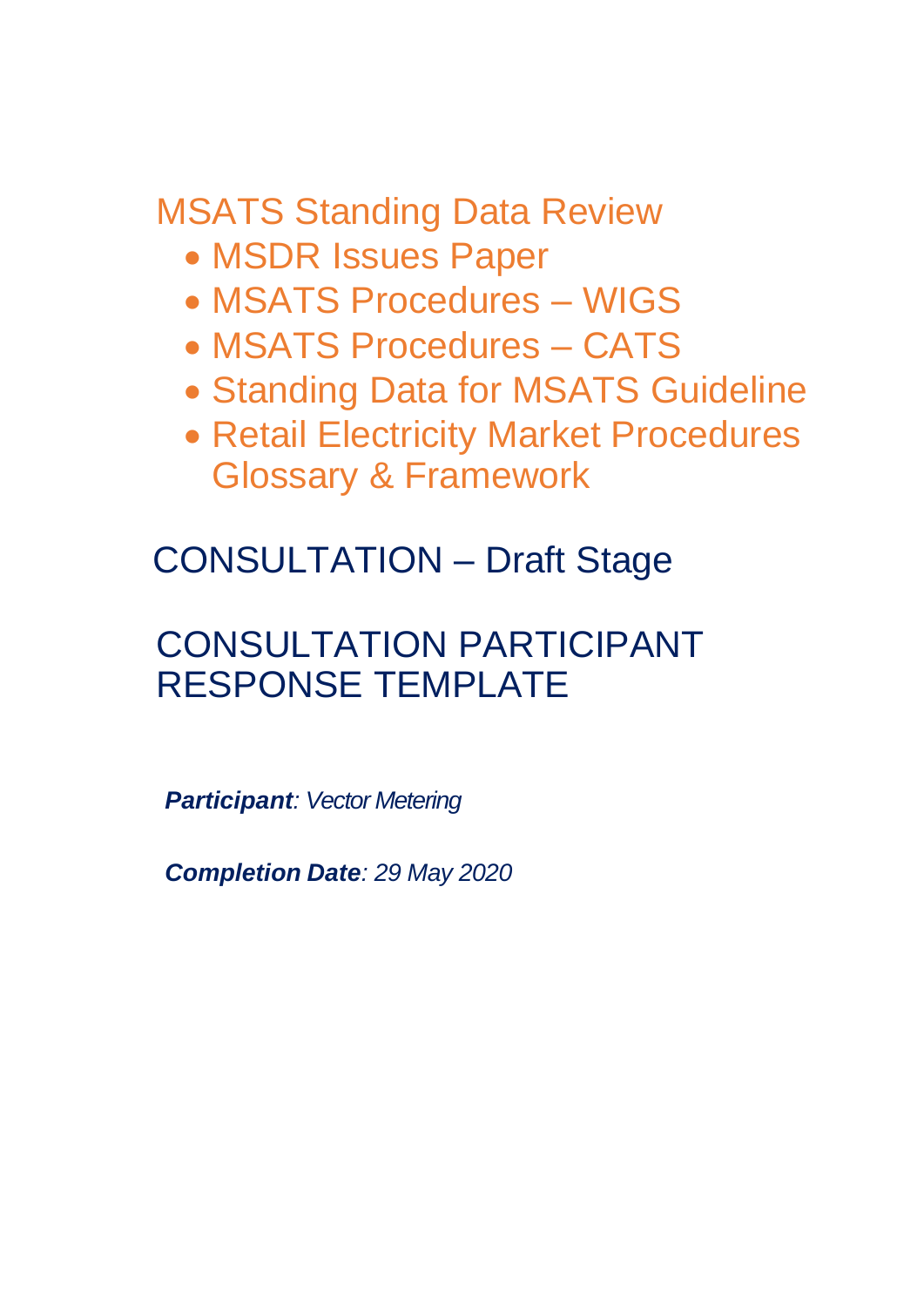# **Table of Contents**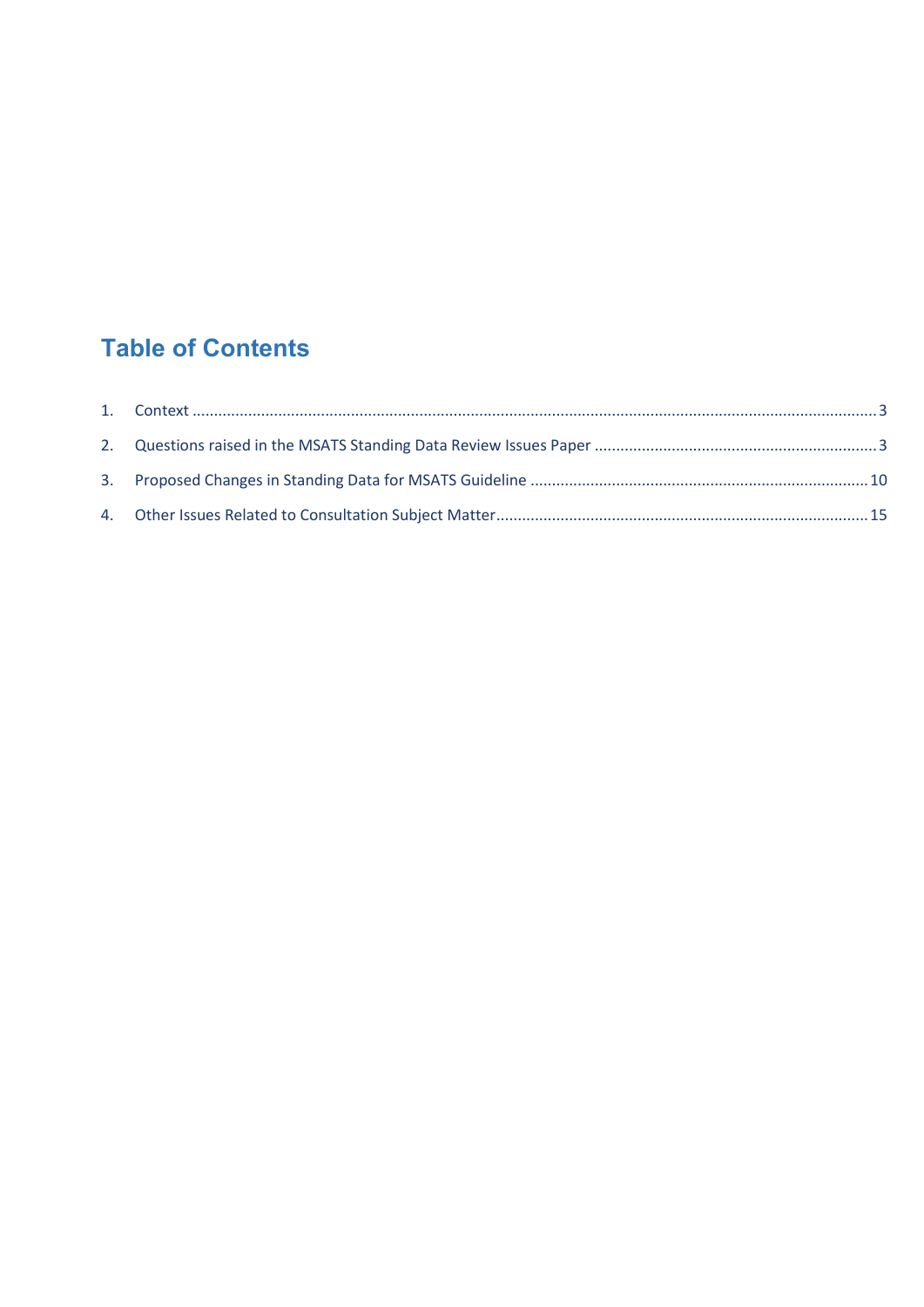### **1. Context**

This template is to assist stakeholders in giving feedback to the questions raised in the Draft Report about the proposed changes to the MSATS Standing Data.

## **2. Questions raised in the MSATS Standing Data Review Draft Report**

#### 2.1 Material Issues

<span id="page-2-1"></span><span id="page-2-0"></span>

| <b>Information</b><br>Category                              | Question<br>No. | Question                                                                                                                                                                     | <b>Participant Comments</b>                                                                                                                                                                                                                                                                                                                                                                                                                                                                                                                                                                                                                                                                                                                                                                                                                                                                                             |
|-------------------------------------------------------------|-----------------|------------------------------------------------------------------------------------------------------------------------------------------------------------------------------|-------------------------------------------------------------------------------------------------------------------------------------------------------------------------------------------------------------------------------------------------------------------------------------------------------------------------------------------------------------------------------------------------------------------------------------------------------------------------------------------------------------------------------------------------------------------------------------------------------------------------------------------------------------------------------------------------------------------------------------------------------------------------------------------------------------------------------------------------------------------------------------------------------------------------|
| Type 4a<br>Metering<br><b>Installation</b><br>(MRAM) Reason | 1.              | What are the key issues for AEMO to consider in working with<br>stakeholders to explore with the AEMC the potential benefits<br>of enhanced access to exception information? | Vector does not support having a Type4A reason code in<br>MSATS.<br>We do however support the inclusion of any type4a<br>exemption details that have been granted by AEMO under<br>the Exemption Guideline - Small customer meter<br>Installation. e.g. Exemption ID and Expiry date.<br>It is not uncommon for the MC of a competitive meter to<br>change (usually driven by a change of retailer and the<br>commercial agreements between the retailer and the MC),<br>and the MC is usually 'passive' in this transaction. In this<br>scenario the new MC must reapply for any previously<br>grated exemption to maintain the type4a status of a meter<br>(as any exemption for a type4a is 'personal to the current<br>MC') therefore it would be most efficient for the details of<br>the current exemption to be readily available in MSATS.<br>This will streamline the process for both the new MC and<br>AEMO. |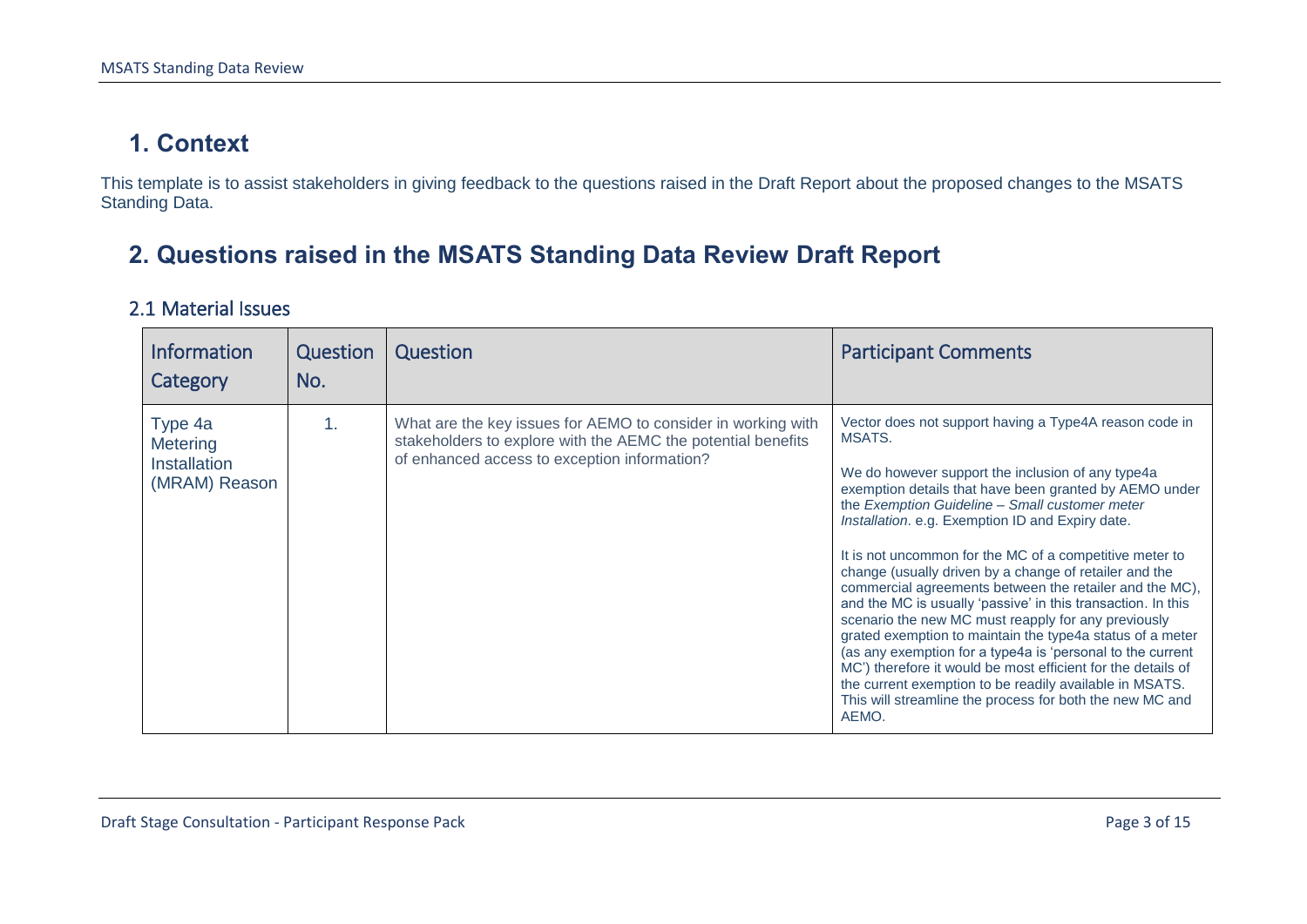| <b>Information</b><br>Category                                       | Question<br>No. | Question                                                                                                                                                                                                                                                                                                            | <b>Participant Comments</b>                                                                                                                                                                                                                                                                                                                                                                                                                                                                                                                                                                                                                                                                                                                                                                                                                                       |
|----------------------------------------------------------------------|-----------------|---------------------------------------------------------------------------------------------------------------------------------------------------------------------------------------------------------------------------------------------------------------------------------------------------------------------|-------------------------------------------------------------------------------------------------------------------------------------------------------------------------------------------------------------------------------------------------------------------------------------------------------------------------------------------------------------------------------------------------------------------------------------------------------------------------------------------------------------------------------------------------------------------------------------------------------------------------------------------------------------------------------------------------------------------------------------------------------------------------------------------------------------------------------------------------------------------|
| Metering<br><b>Installation</b><br><b>Transformer</b><br>Information | 2.              | In the cases where transformers have dual secondary<br>windings or more (500kV: 110V: 110V), how would<br>participants prefer to see those represented in the<br>enumerated list for VT Ratio, keeping in mind that a<br>transformer can have up to five secondary windings?                                        | No preference.                                                                                                                                                                                                                                                                                                                                                                                                                                                                                                                                                                                                                                                                                                                                                                                                                                                    |
| <b>Shared Fuse</b><br><b>Details</b>                                 | 3.              | Through what mechanism can a MC or MP communicate with<br>an LNSP to instigate shared isolation point status changes?                                                                                                                                                                                               | Communication of shared fuse should be via a B2B<br>transaction. Whether a formal B2B transaction is required<br>or not should be determined during an IEC consultation<br>process.                                                                                                                                                                                                                                                                                                                                                                                                                                                                                                                                                                                                                                                                               |
| <b>GPS</b><br>Coordinates                                            | 4.              | Please explain the benefits for expanding the GPS<br>coordinates field to cover all NMIs given this would be a<br>significant cost? For example, some multi-floor buildings<br>would have the same GPS coordinates so you may also need<br>to have elevation for which floor (assuming metering on each<br>$unit$ ? | While AEMO has correctly identified that manually read<br>meters are visited at least 4 times a year offering the<br>opportunity to collect this data with negligible cost, the<br>same is not the case for already deployed contestable<br>meters. Should the MP not have collected the GPS<br>location at the time of installation (there is no obligation to<br>do so) then the MP would be required to revisit the site for<br>no other reason than to collect GPS location (meters<br>cannot provide a GPS location remotely). A meter may not<br>be revisited after original commissioning until is it replaced<br>under an end-of-life scenario. This could be 15 to 20 years<br>later. Any new obligations on collecting this data should<br>only be mandatory when the site is visited for any other<br>reason e.g. fault, inspection, test, alteration. |
|                                                                      | 5.              | AEMO has applied the definition of rural using the<br>'Designated regional area postcodes' to gain consistency in<br>approach, however feedback indicates a mixed response to<br>this option. Is there an alternate NEM wide definition that<br>can be applied across the NEM? AEMO notes, for example, in          | Vector believes this is creating obligations based on<br>geographical boundaries is unnecessary complex. Once<br>processes have been put in place to capture gps location<br>details for a subset of meter installations i.e. rural, the<br>marginal cost to perform this for all meter installations is<br>low. Should obligations to collect this data be introduced,                                                                                                                                                                                                                                                                                                                                                                                                                                                                                           |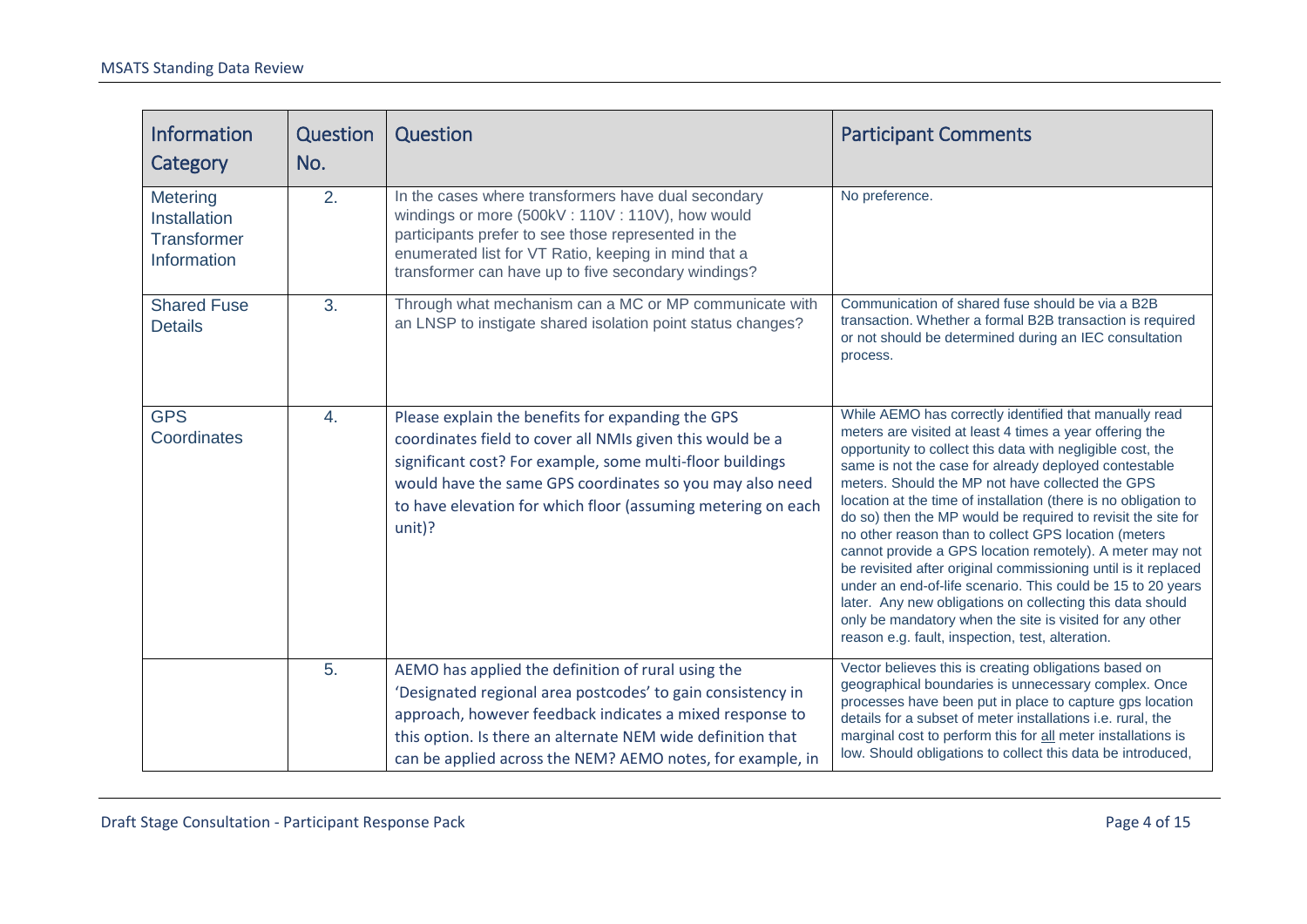| <b>Information</b><br>Category                    | Question<br>No. | Question                                                                                                                                                                                                          | <b>Participant Comments</b>                                                                                                                                            |
|---------------------------------------------------|-----------------|-------------------------------------------------------------------------------------------------------------------------------------------------------------------------------------------------------------------|------------------------------------------------------------------------------------------------------------------------------------------------------------------------|
|                                                   |                 | Queensland NMIs are required to be classified as urban, short<br>rural and long rural for Guaranteed Service Levels. Is there<br>something similar to this in other jurisdictions and can it be<br>applied there? | we will collect this for all our meters going forward<br>regardless of physical location. Therefore, maintaining a<br>register of designated postcodes is unnecessary. |
|                                                   | 6.              | Do you agree with AEMO proposal? If yes, why? If no, why<br>not? Please provide reasons.                                                                                                                          | See 4. Above. Some recognition is required for sites that<br>have already been installed and will not be revisited for<br>some time.                                   |
| <b>Network</b><br>Additional<br>Information field | 7 <sub>1</sub>  | What uses do participants (retailers, networks and metering<br>parties) have for the Network Additional Information field?                                                                                        | Vector Metering does not use this field.                                                                                                                               |
|                                                   | 8.              | Are there other fields that may be suitable to apply this<br>information? For example, Meter Location field with an<br>increased character length available for the field.                                        | n/a                                                                                                                                                                    |
|                                                   | 9.              | Do you agree with retaining the Network Additional<br>Information field?                                                                                                                                          | No preference.                                                                                                                                                         |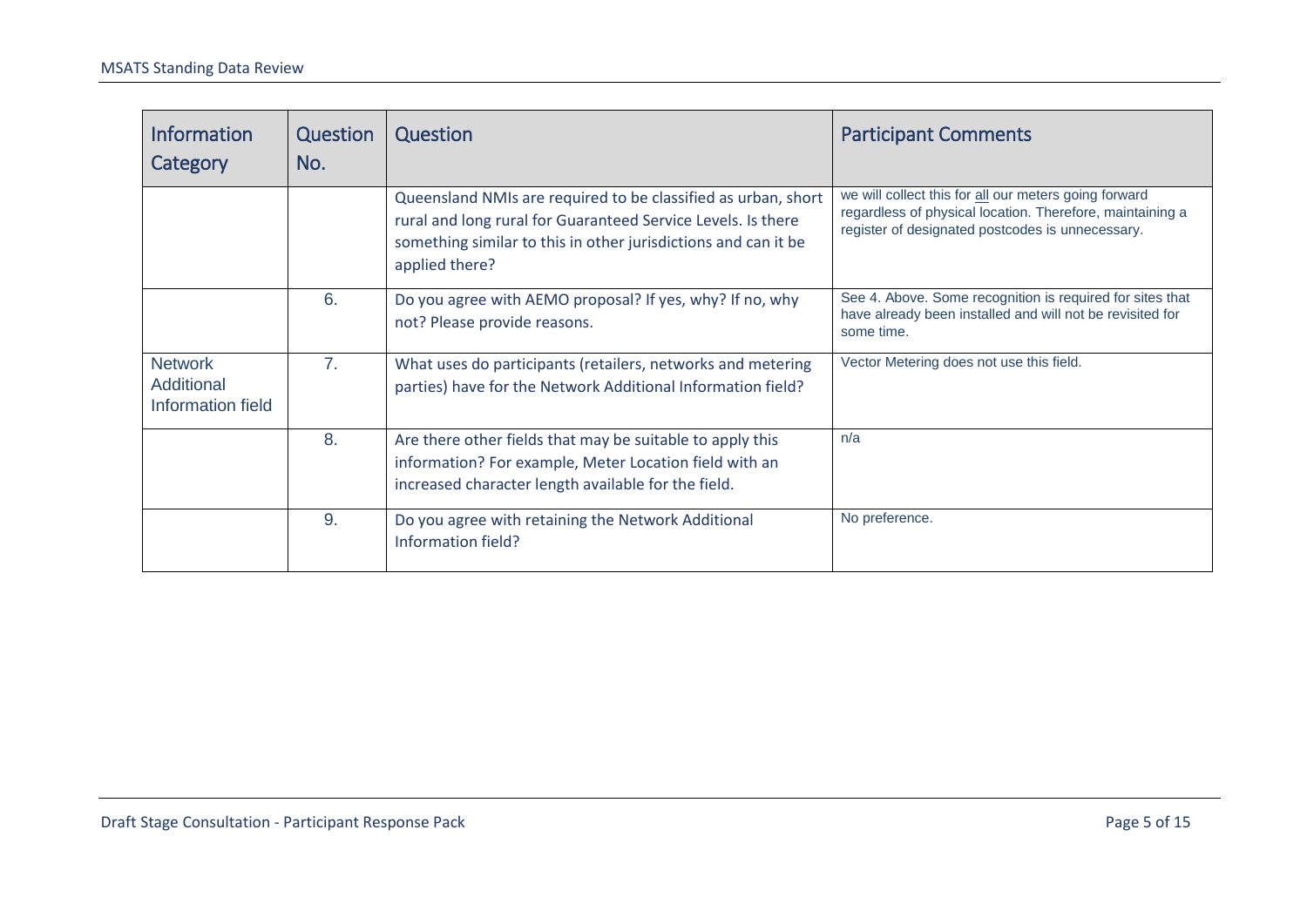#### 2.2 Data Transition

| <b>Information</b><br>Category                                                                                                          | Question<br>No. | Question                                                                                           | <b>Participant Comments</b> |
|-----------------------------------------------------------------------------------------------------------------------------------------|-----------------|----------------------------------------------------------------------------------------------------|-----------------------------|
| <b>Scenarios</b>                                                                                                                        | 10.             | For Removed fields, would you prefer Option 1 (retain history)<br>or Option 2 (remove history)?    | Option 1.                   |
| 11.<br>Scenario 2: Add<br>For Added fields, would you prefer Option 1, 2a, 2b, 2c, 3, 4<br>a new field<br>or 5?<br>(Proposed<br>Fields) |                 | Option 1.                                                                                          |                             |
|                                                                                                                                         | 12.             | If you choose Option 2a, please choose between i(a) or i(b)<br>and provide answers for ii.         | n/a                         |
|                                                                                                                                         | 13.             | If you choose Option 2b, please choose between i(a) or i(b)<br>and provide answers for ii and iii. | n/a                         |
|                                                                                                                                         | 14.             | If you choose Option 2c, please choose between for i(a) or<br>$i(b)$ .                             | n/a                         |
|                                                                                                                                         | 15.             | Do you have any further comment regarding the above?                                               | No further comment          |
| Scenario 3:<br>Amend an<br>existing field (To<br>Amend)                                                                                 | 16.             | For Amended fields, would you prefer Option 1, 2a, 2b, 3, 4<br>or 5?                               | Option 1.                   |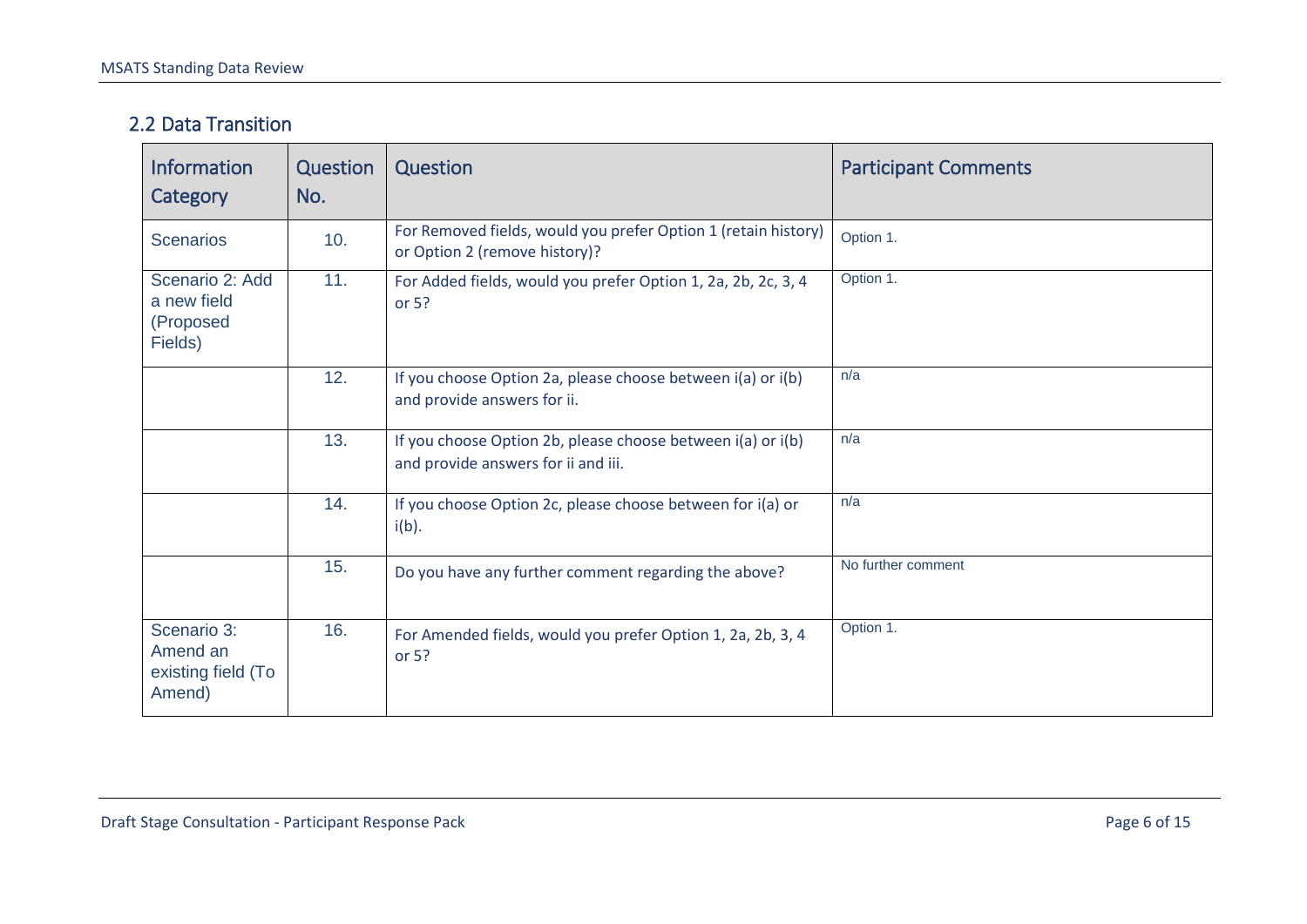| <b>Information</b><br>Category                    | Question<br>No. | <b>Question</b>                                                                                       | <b>Participant Comments</b>                                                                                                                                                                                              |
|---------------------------------------------------|-----------------|-------------------------------------------------------------------------------------------------------|--------------------------------------------------------------------------------------------------------------------------------------------------------------------------------------------------------------------------|
|                                                   | 17.             | If you choose Option 2a, please choose between i(a) or i(b)<br>and provide answers for ii.            | n/a                                                                                                                                                                                                                      |
|                                                   | 18.             | If you choose Option 2b, please choose between i(a) or i(b)<br>and provide answers for ii and iii.    | n/a                                                                                                                                                                                                                      |
|                                                   | 19.             | Please provide any further details required                                                           | A volumetrics model should be built so that participants<br>can see the number of transactions that are likely to be<br>generated. This will allow them to determine if their<br>connection to MSATS is appropriate.     |
| Outbound<br><b>Notification</b><br><b>Options</b> | 20.             | For Outbound Notifications, would you prefer Option 1, 1a, 2,<br>or $3?$                              | Option 1.                                                                                                                                                                                                                |
|                                                   | 21.             | Do you have an alternate method of receiving Outbound<br>Notifications? If so, please provide details | We support AEMO exploring the use of replication as an<br>alternate method of updating MSATS date, especially if it<br>could be used to provide near-real-time updates to<br>MSATS data e.g. Meter Register status code. |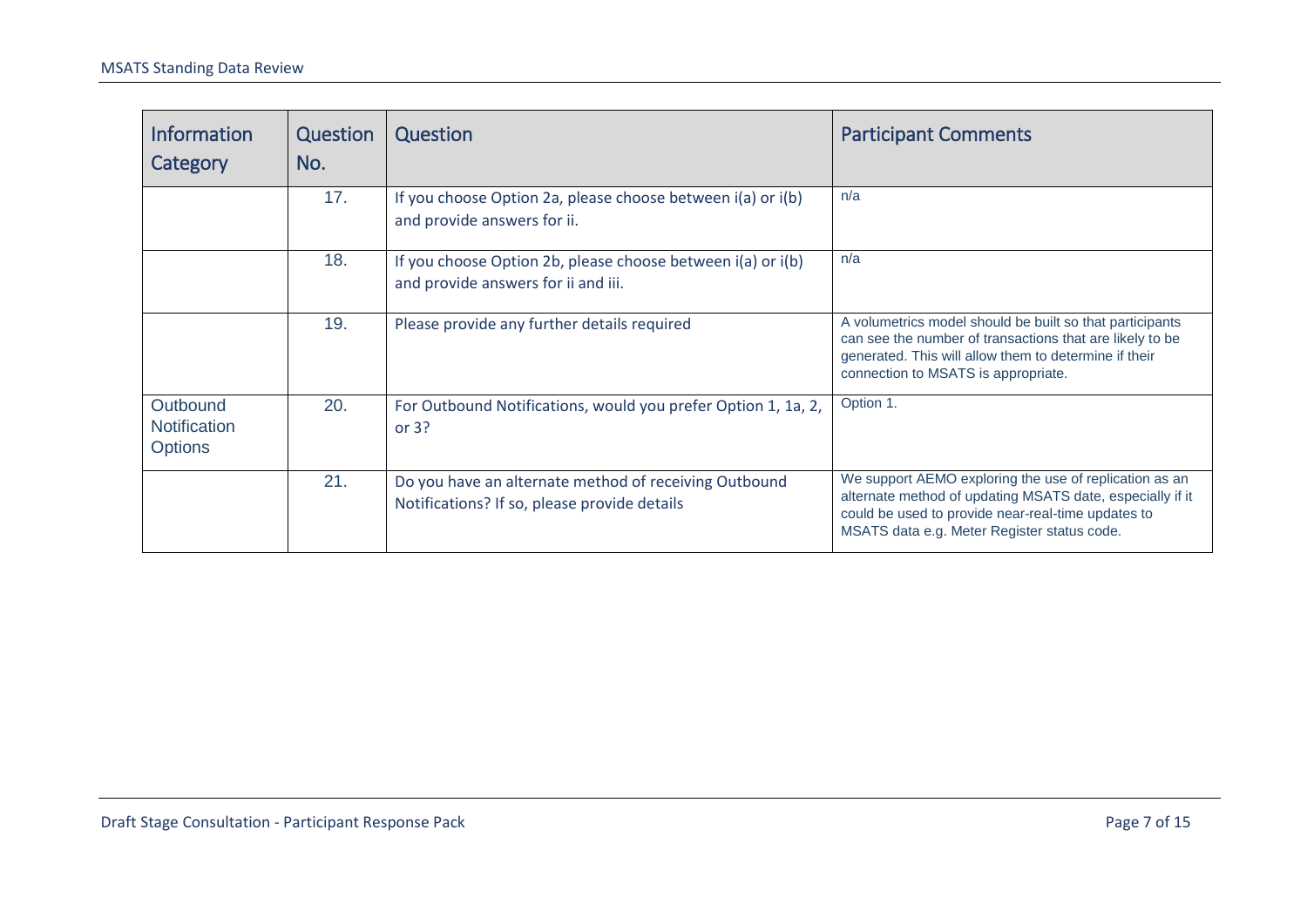#### 2.3 Other Matters

| <b>Information</b><br>Category       | <b>Question</b><br>No. | Question                                                                                                                                                                                                   | <b>Participant Comments</b>                                                                                                                                                                                                                                                                                                                                                                                                                                                                                                       |
|--------------------------------------|------------------------|------------------------------------------------------------------------------------------------------------------------------------------------------------------------------------------------------------|-----------------------------------------------------------------------------------------------------------------------------------------------------------------------------------------------------------------------------------------------------------------------------------------------------------------------------------------------------------------------------------------------------------------------------------------------------------------------------------------------------------------------------------|
| <b>Consumer Data</b><br><b>Right</b> | 22.                    | Do you agree with the proposed new fields?                                                                                                                                                                 | It is unclear which entity in the MSATS data model that<br>these new fields will be added to.<br>We recommend a new entity call NMI_Customer that<br>contains non-identifying customer information. The FRMP<br>will be able to 'create' a customer record when a customer<br>moves into a site (which need only be unique ID and<br>effective dates) and then update it once a customer moves<br>out. Obviously, it is possible for NMI's to be vacant for a<br>period so none consecutive periods will need to be<br>supported. |
|                                      | 23.                    | What types of scenarios $-$ including specific examples $-$ could<br>be envisaged which would raise complexities whose resolution<br>would be required in order to achieve the data sharing<br>objectives? | As MC/MP/MDP we are not a designated data holder for<br>CDR therefore have no comment on the solution.                                                                                                                                                                                                                                                                                                                                                                                                                            |
|                                      | 24.                    | What sorts of consequences - including potential unintended<br>consequences - may need to be considered in respect of these<br>fields?                                                                     | Complexities around unknown consumption where the<br>retailer does not know who the customer is at a site will<br>need to be consider and managed appropriately.                                                                                                                                                                                                                                                                                                                                                                  |
|                                      | 25.                    | Do you agree with the timeframe for updating the data in<br>these fields?                                                                                                                                  | No comment                                                                                                                                                                                                                                                                                                                                                                                                                                                                                                                        |
|                                      | 26.                    | Are there other suggestions to help meet the ACCC's<br>objective?                                                                                                                                          | No comment                                                                                                                                                                                                                                                                                                                                                                                                                                                                                                                        |
|                                      | 27.                    | Given this change commenced on 1 December 2017, to what<br>extent are you seeing issues with the population of the NTC?                                                                                    | We are not aware of any material issues related to NTC<br>population.                                                                                                                                                                                                                                                                                                                                                                                                                                                             |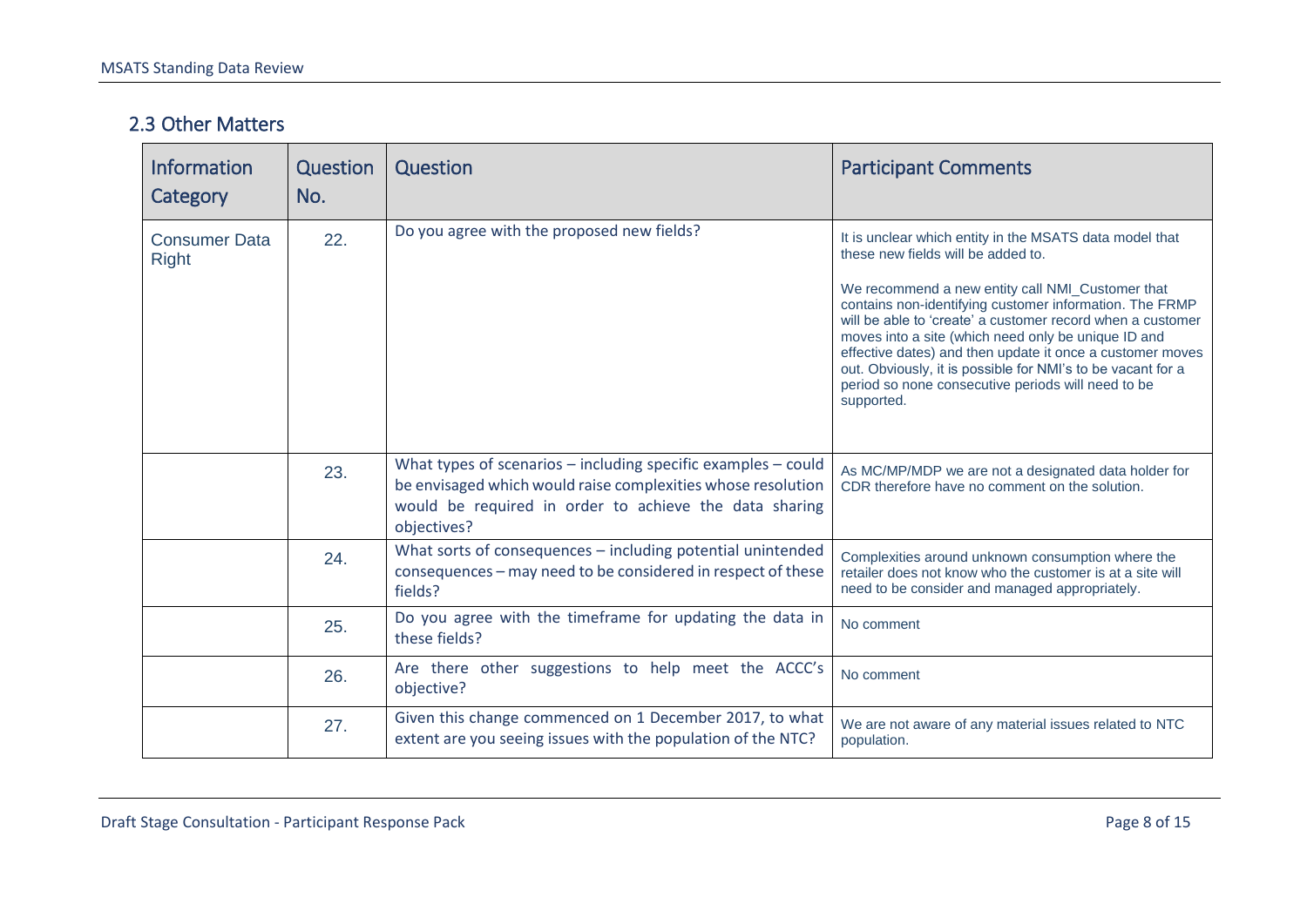<span id="page-8-0"></span>

| <b>Information</b><br>Category | <b>Question</b><br>No. | Question                                                                                                                                                                                                                                                                                                                                                                                                                                                                                                                                                                                                                                                                                                                                                                                                                                                                | <b>Participant Comments</b>                                                                                                                                                                                                                                                                                                                                                                                                                                                                                                                                                                                                                                                                                                                                                                                                                                                                                                                                                                                                                 |
|--------------------------------|------------------------|-------------------------------------------------------------------------------------------------------------------------------------------------------------------------------------------------------------------------------------------------------------------------------------------------------------------------------------------------------------------------------------------------------------------------------------------------------------------------------------------------------------------------------------------------------------------------------------------------------------------------------------------------------------------------------------------------------------------------------------------------------------------------------------------------------------------------------------------------------------------------|---------------------------------------------------------------------------------------------------------------------------------------------------------------------------------------------------------------------------------------------------------------------------------------------------------------------------------------------------------------------------------------------------------------------------------------------------------------------------------------------------------------------------------------------------------------------------------------------------------------------------------------------------------------------------------------------------------------------------------------------------------------------------------------------------------------------------------------------------------------------------------------------------------------------------------------------------------------------------------------------------------------------------------------------|
|                                | 28.                    | If AEMO was to review the obligations on NTC, out of the<br>options proposed, which do you see being the most effective<br>to address the current issues experienced. Please provide<br>reasons as to why you think the options you've chosen would<br>address the issue.<br>a) Compliance options for MPB performance for<br>incorrectly populating NTC<br>b) Retailer obligations to inform the MC and MPB of the<br>appropriate NTC<br>c) Network obligations to correct an incorrectly populated<br>NTC within three business days; and or<br>d) If networks are provided the obligation to populate NTC<br>then they will have only three business days to correctly<br>populate this after the metering installation details are<br>provided by the MPB, this will ensure there are not<br>additional delays to the commissioning of the meter in<br><b>MSATS</b> | We are not aware of any material issues related to the<br>NTC population. MPB's are provided this code by the<br>retailer who presumably have agreed this with the<br>customer. While MPB's can perform some course<br>validation to ensure that the NTC is relevant i.e. it is a load<br>control tariff for a load control register it is difficult to do<br>much more than that.<br>Given that assignment of the Network tariff is between the<br>customer, the retailer and the DNSP and is related to<br>billing it makes little sense that it is the MPB that has the<br>responsibility to populate NTC into MSATS and is held<br>accountable if it is incorrect. Therefore, we support moving<br>the population of NTC to the DNSP. Rather than<br>specifying an NTC against each register the MPB should<br>be describing what each register is connected to e.g.<br>General Power and Light, Load control, local generation<br>etc. Based on this information the DNSP's can then assign<br>the correct tariff at a register level. |
|                                | 29.                    | Do you have any comments on the options provided by<br><b>Endeavour Energy?</b>                                                                                                                                                                                                                                                                                                                                                                                                                                                                                                                                                                                                                                                                                                                                                                                         | Both solutions are workable.                                                                                                                                                                                                                                                                                                                                                                                                                                                                                                                                                                                                                                                                                                                                                                                                                                                                                                                                                                                                                |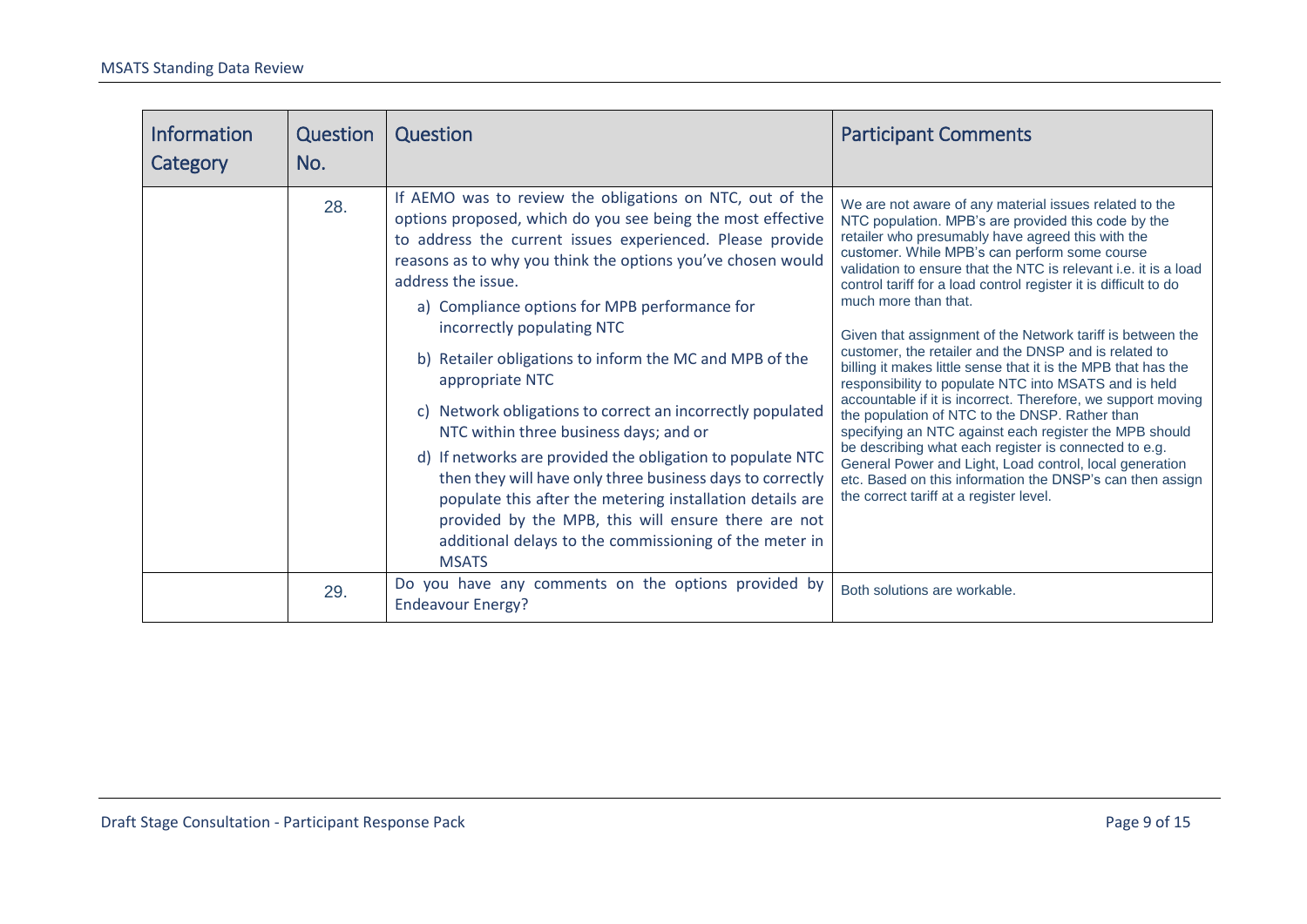# **3. Proposed Changes in MSATS Procedures - WIGS**

| Section No/Field Name | <b>Participant Comments</b> |
|-----------------------|-----------------------------|
|                       |                             |
|                       |                             |
|                       |                             |
|                       |                             |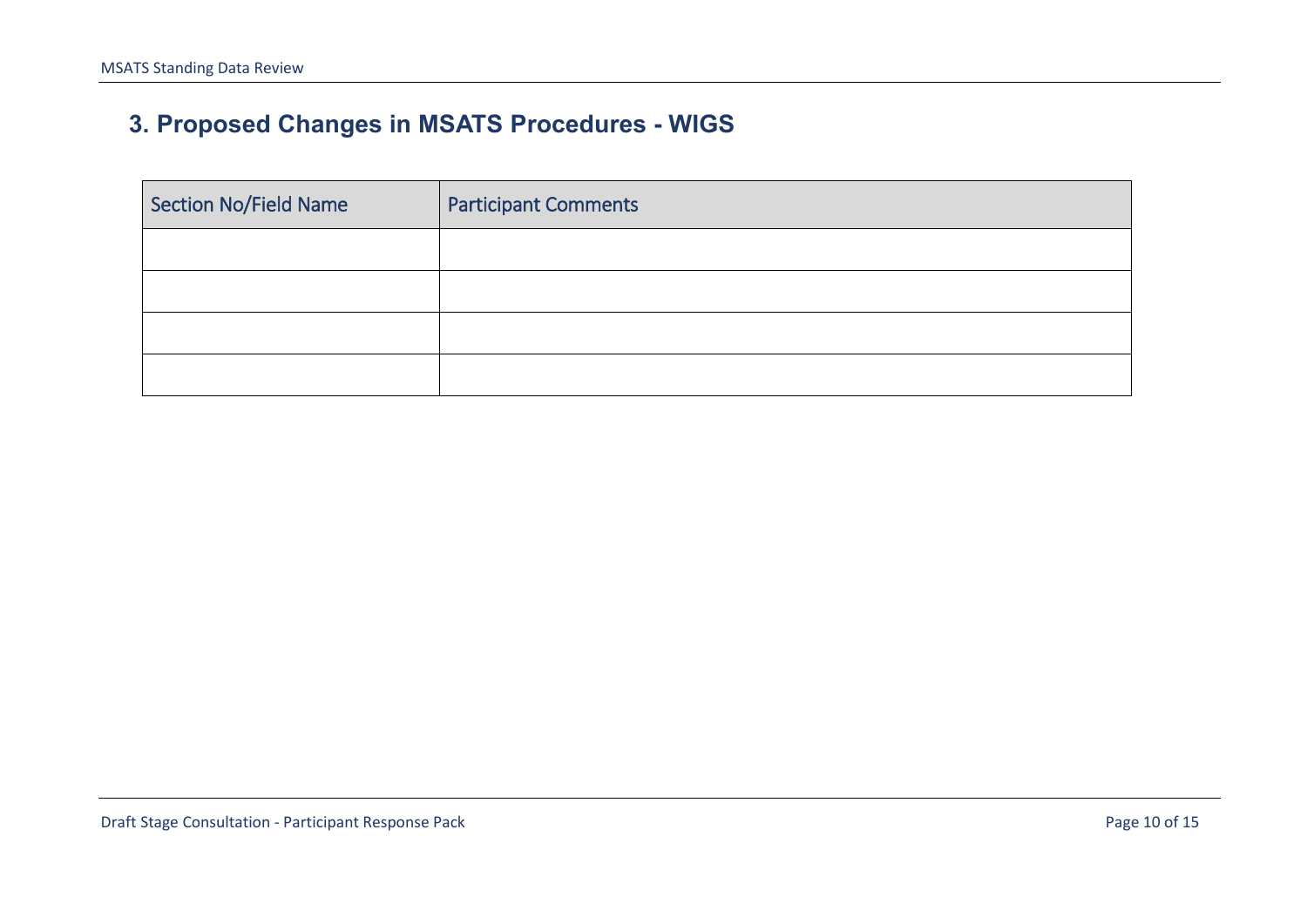# **4. Proposed Changes in MSATS Procedures - CATS**

| <b>Section No/Field Name</b>                                                                                                                                              | <b>Participant Comments</b>                                                                                                                                                                                                                                                                                                                                                                                                                                                                                                                                                                                                                                                                                                                                                                                                                                         |
|---------------------------------------------------------------------------------------------------------------------------------------------------------------------------|---------------------------------------------------------------------------------------------------------------------------------------------------------------------------------------------------------------------------------------------------------------------------------------------------------------------------------------------------------------------------------------------------------------------------------------------------------------------------------------------------------------------------------------------------------------------------------------------------------------------------------------------------------------------------------------------------------------------------------------------------------------------------------------------------------------------------------------------------------------------|
| 9.1.4. LNSP Requirements<br>The New LNSP must:                                                                                                                            | Making Connection Configuration mandatory will be problematic because the meter installation has not been<br>established at this point NMI is created in the market and therefore the connection configuration is not known.<br>Recommend this is made optional for 'G'reen field NMI's.<br>Also, some consideration is required on how the LNSP will receive the information to populate MSATS and who will<br>provide this. Will it be the retailer via connection paperwork, or will it be the MP after the installation of a meter via<br>the NOMW B2B transaction? Or the ASP in NSW?                                                                                                                                                                                                                                                                          |
| 9.3.4.(e) Populate the Change Request with<br>the following information for each meter:<br>Current Transformer Sample Family ID<br>& Voltage Transformer Sample Family ID | Vector questions the usefulness of maintaining a sample family id in MSATS for CT and VT transformers. MC's are<br>permitted to move devices between sample families. This could occur because certain devices within a family are<br>exhibiting higher failure rates that others (could be due to geographical reasons). MC would then re-cast their families<br>in order to drill down on specific conditions suspected of causing the failure. Keeping MSATS in line with internal<br>sample family inventories will be cumbersome and expensive (note: most organisations sample testing programs are<br>not connected to the market systems). It is also not clear how a participant external to the MC would make use of this<br>information. Unless there is a demonstrable benefit for having this information in MSATS Vector recommends it be<br>removed. |
| 9.3.4.(e) Populate the Change Request with<br>the following information for each meter:                                                                                   | Editorial: Table has items in multiple times;<br><b>Current Transformer Type</b><br><b>Current Transformer Ratio</b><br><b>Current Transformer Accuracy</b><br><b>Current Transformer Test</b><br><b>Current Transformer Sample</b><br><b>Current Transformer Test Date</b><br>Family ID<br><b>Voltage Transformer Location</b><br><b>Voltage Transformer Type</b><br><b>Voltage Transformer Ratio</b><br><b>Voltage Transformer Accuracy</b><br><b>Voltage Transformer Test</b><br><b>Voltage Transformer Sample</b><br><b>Sitage Transformer Sample</b><br>The definition of the field needs to clear. This is because a meter may have its own isolation device but could                                                                                                                                                                                        |
| Table 16-C - NMI Standing Data Items and<br><b>NMI Discovery Data Access Rules</b>                                                                                        | still be part of a shared fuse arrangement. Recommend the definition read:                                                                                                                                                                                                                                                                                                                                                                                                                                                                                                                                                                                                                                                                                                                                                                                          |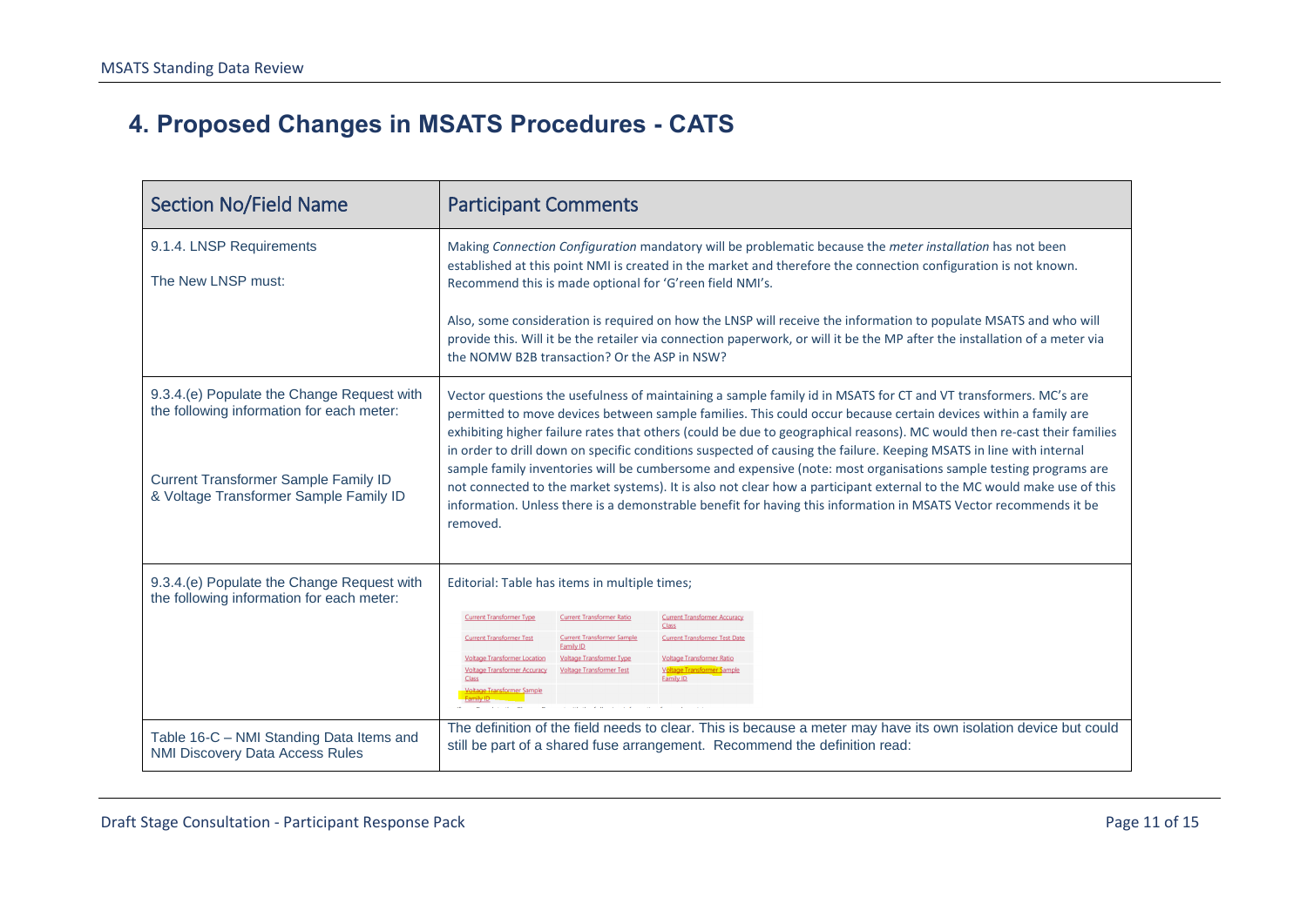| <b>Section No/Field Name</b>  | <b>Participant Comments</b>                                                                                                                                                                                                                                                                                         |
|-------------------------------|---------------------------------------------------------------------------------------------------------------------------------------------------------------------------------------------------------------------------------------------------------------------------------------------------------------------|
| <b>Shared Fuse Point Flag</b> | 'A flag to indicate whether the metering installation has a shared fuse can be isolated independently without affecting<br>any other Metering Installations. Valid values are I (can be isolated independently), S (shared fuse) or U, e.g. "S"<br>indicates that the meter can only be isolated via a shared fuse. |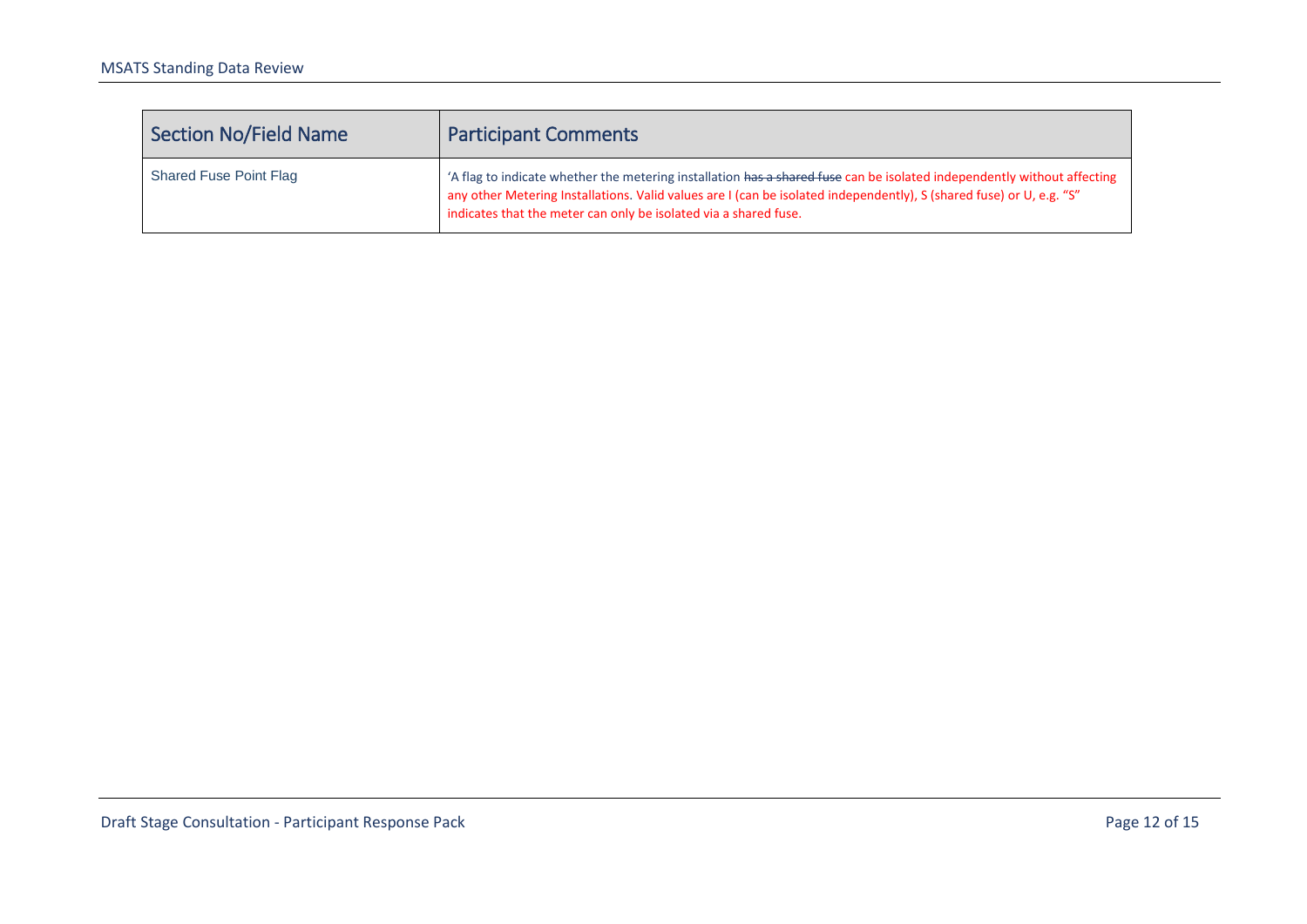# **5. Proposed Changes in Standing Data for MSATS Guideline**

| <b>Section No/Field Name</b>                                                    | <b>Participant Comments</b>                                                                                                                                                                                                                                                                                                                                                                                                                                                                                                                                                                                                                                                                                                                                                                                                                                                                                                                                                                                                                                                                                                                                          |
|---------------------------------------------------------------------------------|----------------------------------------------------------------------------------------------------------------------------------------------------------------------------------------------------------------------------------------------------------------------------------------------------------------------------------------------------------------------------------------------------------------------------------------------------------------------------------------------------------------------------------------------------------------------------------------------------------------------------------------------------------------------------------------------------------------------------------------------------------------------------------------------------------------------------------------------------------------------------------------------------------------------------------------------------------------------------------------------------------------------------------------------------------------------------------------------------------------------------------------------------------------------|
| Table 3 CATS_METER_REGISTER<br>CurrentTransformerTest<br>VoltageTransformerTest | Type of test performed on metering installation with Current Transformer which can be one of the following:<br>• Tested (definition – part of 100% testing)<br>• Sample Tested (definition – tested as part of a sample plan)<br>• Sample (definition – part of an approved sample plan)<br>As it is permissible to either physically test a transformer or undertake a sample testing approach (subject to the<br>approved test plan) and the rules do not interpret the results of either method any differently i.e. if the family passes<br>or fails then it is that same as the device being physically tested. MC's are required to resolve any malfunction (or<br>accuracy failure) within the mandated timeframes and if they are unable to do so, will apply for an exemption from<br>AEMO which will update the exemption information in MSATS. It is unclear how having the method for determining<br>the accuracy of the transformer in MSATS is of any benefit.<br>It is also unclear what the differences is between Sample Tested and Tested, or Sample Tested and Sample (does this<br>mean it wasn't physically tested?). This should be clarified. |
| Table 3 CATS_METER_REGISTER<br>GPSCoordinatesLat<br>GPSCoordinatesLong          | Definition on storing GPS locations should be more explicit as there are several standards for recording Lat and Long.<br>Below is a exert from the B2B OWN procedure. Recommend this description be used. The field also need to support<br>sign.                                                                                                                                                                                                                                                                                                                                                                                                                                                                                                                                                                                                                                                                                                                                                                                                                                                                                                                   |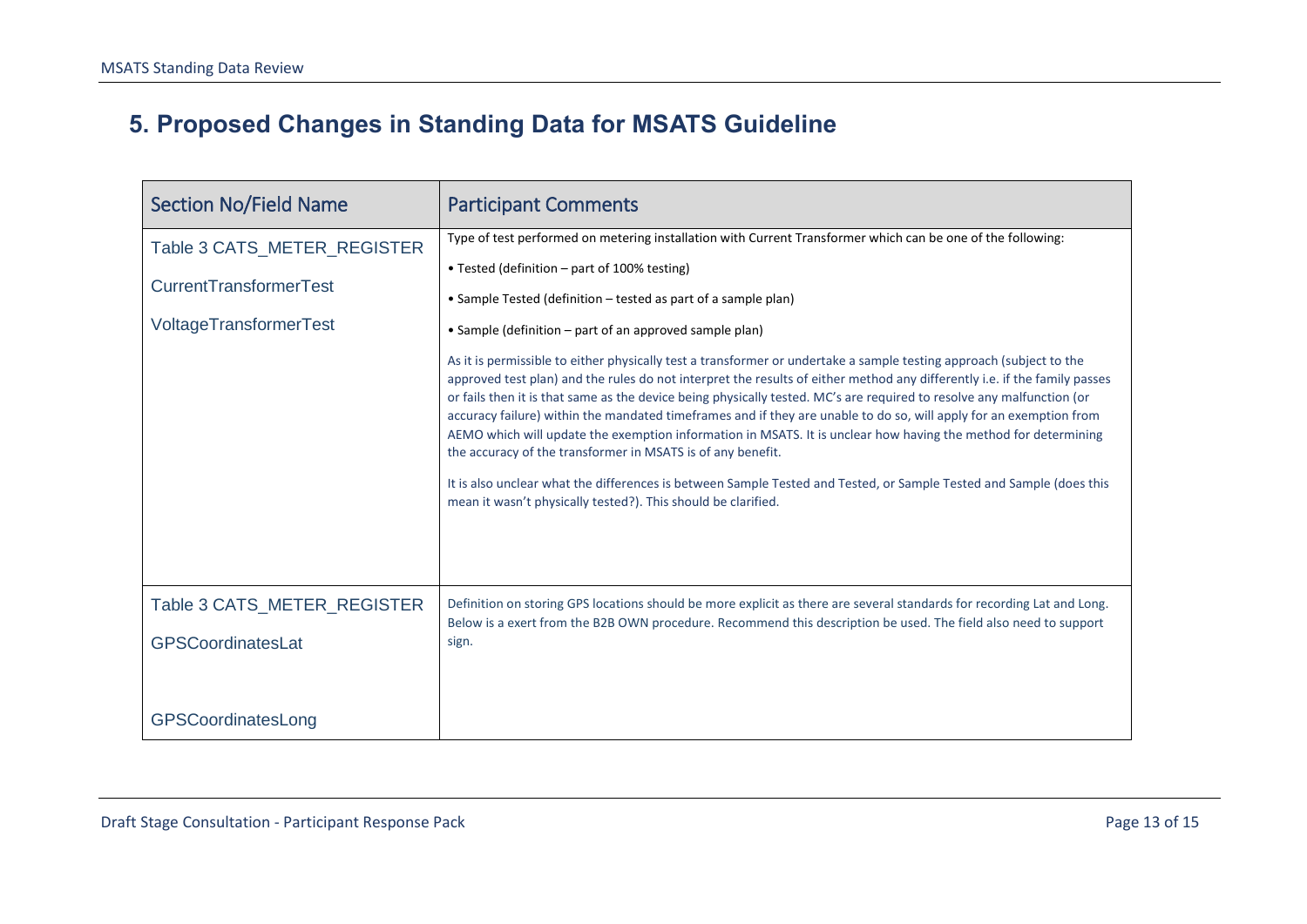| <b>Section No/Field Name</b> | <b>Participant Comments</b>                                                                                                                                                                                                                                                                                                                                                                                 |                          |  |                                                                                                                                                                                                                         |  |
|------------------------------|-------------------------------------------------------------------------------------------------------------------------------------------------------------------------------------------------------------------------------------------------------------------------------------------------------------------------------------------------------------------------------------------------------------|--------------------------|--|-------------------------------------------------------------------------------------------------------------------------------------------------------------------------------------------------------------------------|--|
|                              | Latitude                                                                                                                                                                                                                                                                                                                                                                                                    | <b>NUMERIC</b><br>(s2.7) |  | Other HV<br>$\bullet$<br>The angular measurement North or South of the equator in decimal<br>degrees (to 7 decimal places). Angles South of the equator will be<br>represented as negative values. E.g. -37.8886755     |  |
|                              | Longitude                                                                                                                                                                                                                                                                                                                                                                                                   | <b>NUMERIC</b><br>(s3.7) |  | The angular measurement East or West of the prime meridian in decimal<br>degrees (to 7 decimal places). Angles East of the Prime Meridian (e.g.<br>Australia) will be represented as positive values. E.g. +145.1410361 |  |
|                              | ParticipantID                                                                                                                                                                                                                                                                                                                                                                                               | VARCHAR(10) M            |  | The Participant ID of the Metering Provider (MPB) the work is performed                                                                                                                                                 |  |
| Table 3 CATS_METER_REGISTER  | o D - Metering installation de-energised, cannot convert to 5-minute                                                                                                                                                                                                                                                                                                                                        |                          |  |                                                                                                                                                                                                                         |  |
| <b>ReadTypeCode</b>          | Do not support this value. If a meter is not able to be reconfigured to a new interval e.g. 5 min then it will stay at the<br>current interval e.g. 30 min. This should not be used to indicate energisation status. If a meter is deenergised for a<br>period of time MP's still have an obligation under the rules to reconfigure these once they come back on line. Having a<br>'D' status is redundant. |                          |  |                                                                                                                                                                                                                         |  |
|                              |                                                                                                                                                                                                                                                                                                                                                                                                             |                          |  |                                                                                                                                                                                                                         |  |
|                              |                                                                                                                                                                                                                                                                                                                                                                                                             |                          |  |                                                                                                                                                                                                                         |  |